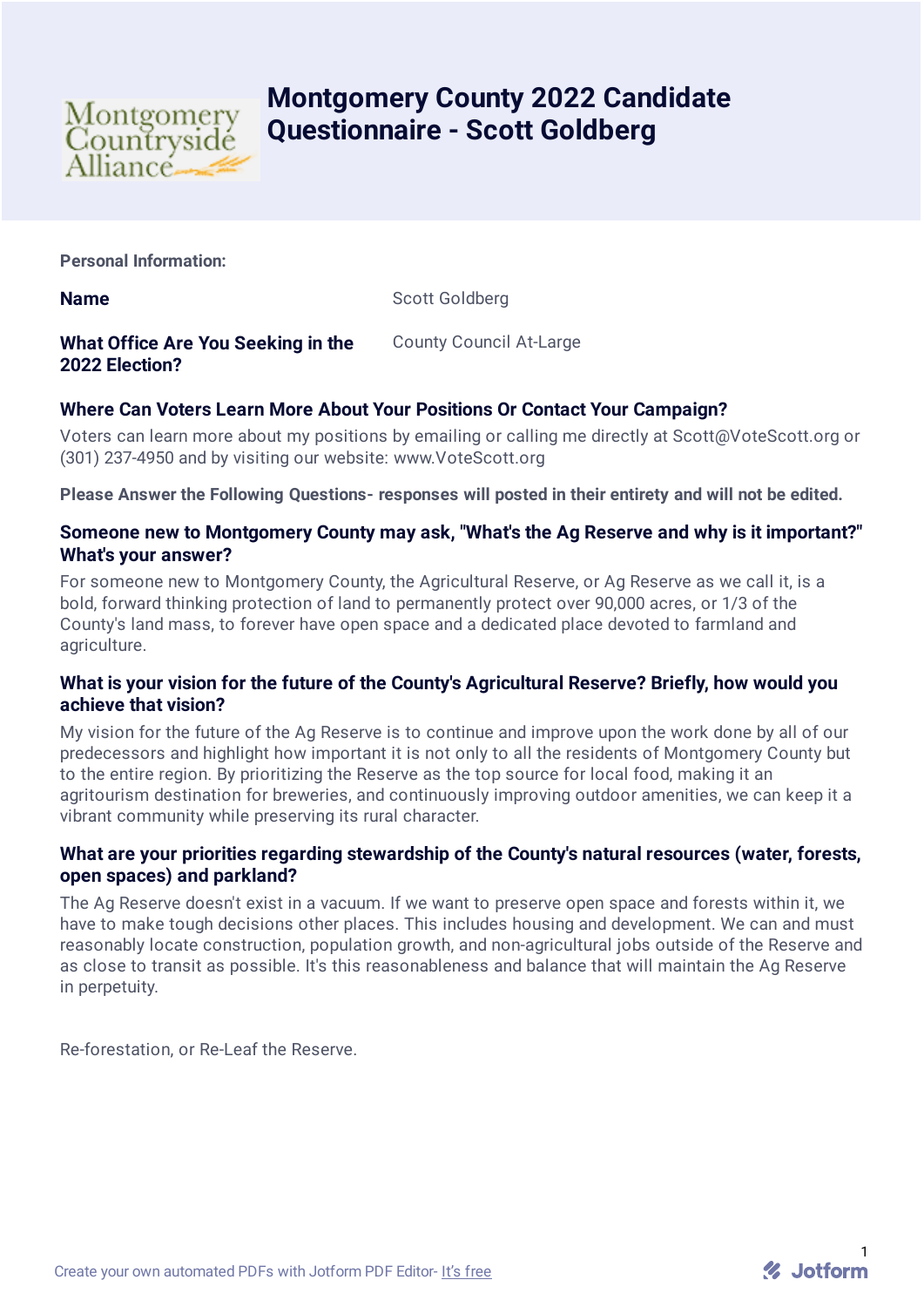#### **What role will you play with regard to ensure that we safeguard our drinking water supply both surface and groundwater?**

One of the County Council's main functions is to regulate land use. To protect surface groundwater, we can't permit overdevelopment in the watershed. This of course includes Ten Mile Creek. With respect to groundwater, the county and state can continue to educate, oversee, and inspect well and septic systems.

## **What are your top priorities to help the County address climate change? What role will the Ag Reserve play?**

My top priority for the County to address climate change is to enlist everyone in the fight. No one can do everything but everyone can do something. That extends from reducing how much waste we produce, putting solar panels on our homes and outbuildings, driving an electric vehicle, using public transportation, installing rain barrels, recycling everything that's recyclable, planting more trees, and dozens of other small behaviors that over the course of 1.1 million people can have a real impact. The Ag Reserve are the lungs of the region. By protecting the tree canopy, the water supply, and preserving land that will one day need to be arable when the temperature becomes too hot in other places, we'll have a clean air and food safety net in times of emergency.

## **What more can be done to support our local farm businesses and rural communities?**

Community Supported Agriculture (CSA) can be much more robust than it is now. Having such abundant wealth in the county, residents want to support our neighbors if we can, including spending more money to buy county grown products. We can support more restaurants and mainstream grocery stores buying and selling Ag Reserved farmed produce.

#### **What are your regional transportation priorities? Do you support M83 and an additional Potomac bridge and outer beltway through the Reserve or adjacent rural zones?**

There's no single solution to our enormous transportation challenges. Until we make a concerted effort to reduce traffic through public transportation, such as the Corridor Cities Transitway, fully built Bus Rapid Transit network, replacement of the American Legion Bridge, design improvements on existing highways, and making Ride On a viable upcounty option, roads should be a secondary alternative.

#### **How should our County manage its solid waste? What role should incineration, composting and recycling play?**

In the fight against climate change, our county has an opportunity to enlist all 1.1 million residents in the fight and confronting solid waste is a terrific starting point. About 1/3 of the waste sent to the incinerator is compostable. Composting in one's backyard or on the property of multi-family homes is easy and a gateway to growing food and plants on land everywhere. We should also financially incentivize throwing away less garbage. Education on recycling is also critical. For example, red solo cups (and all #6 plastics) can't be recycled in Montgomery County and cans are much more economical to recycle than bottles so we should be gravitating toward aluminum instead of glass.

## **What are your views on the general plan update "Thrive 2050," both the process and the draft now before the Council?**

In a perfect world, we could teleport ourselves back to the beginning of Thrive 2050 and done a massive outreach effort touting something along the lines of "We're updating our General Plan to decide what the next 30 years of Montgomery County looks like" that elicits input and feedback from all who want to participate, then have a draft product that could be improved and enacted. That being said, I do support our decision-making for how we grow should be through a lens of racial equity, protecting the environment, and factoring in economic development. However Thrive 2050 turns out, the real work and impact is going to be in all the Master and Sector Plans that come after as well as Zoning Text Amendments that will affect people on the local level.

**Do you believe that the way that local government branches, state entities, and the public currently interact can be improved? If so, what steps would you take?**